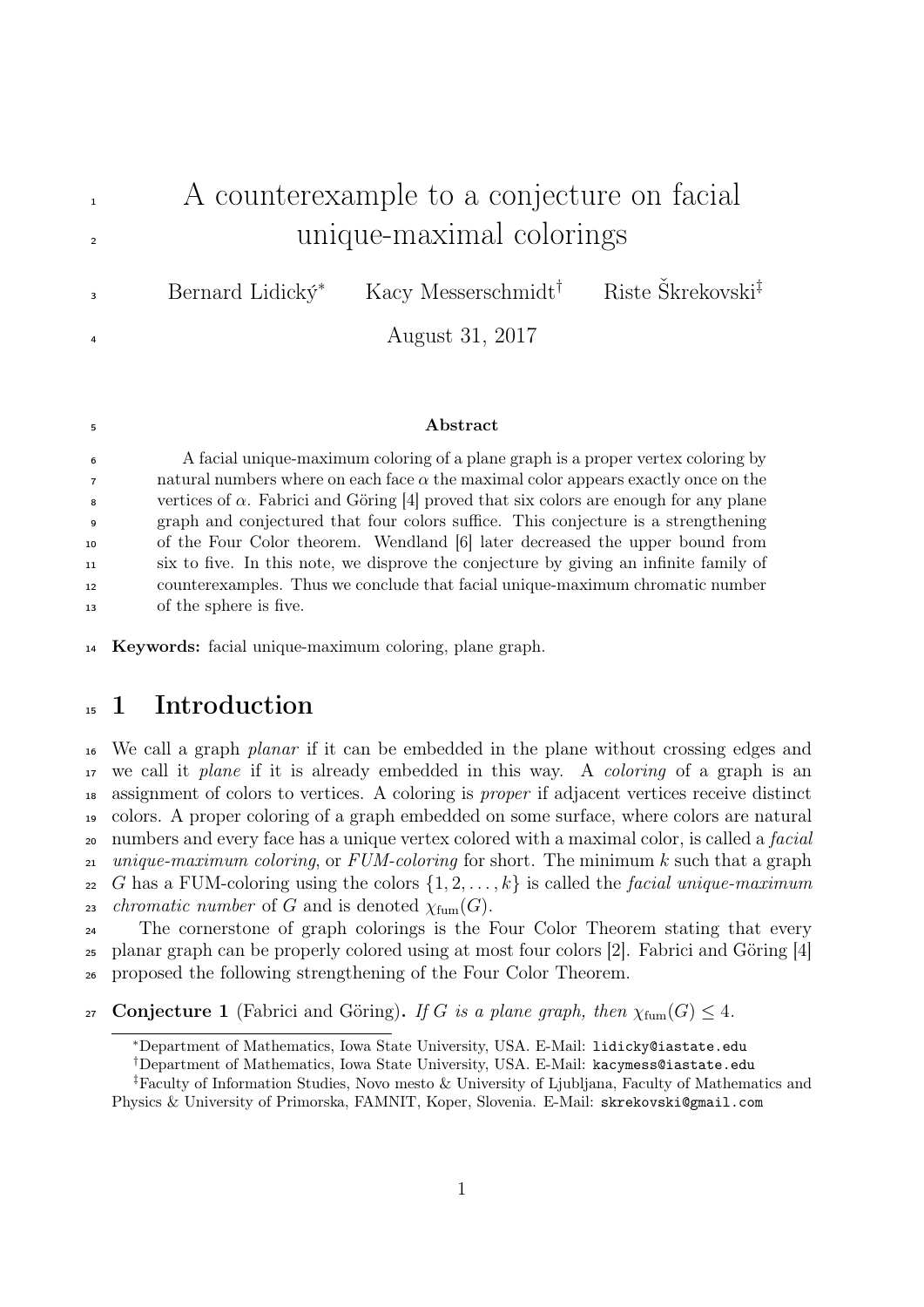

Figure 1: A counterexample to Conjecture 1.

<sup>28</sup> When stating the conjecture, Fabrici and Göring [4] proved that  $\chi_{\text{fum}}(G) \leq 6$  for every  $_{29}$  plane graph G. Promptly, this coloring was considered by others. Wendland [6] decreased the upper bound to 5 for all plane graphs. Andova, Lidický, Lužar, and Škrekovski [1] showed that 4 colors suffice for outerplanar graphs and for subcubic plane graphs. Wend- land [6] also considered the list coloring version of the problem, where he was able to prove the upper bound 7 and conjectured that lists of size 5 are sufficient. Edge version of the problem was considered by Fabrici, Jendrol', and Vrbjarová [5]. For more results on facially constrained colorings, see a recent survey written by Czap and Jendrol' [3]. In this note we disprove Conjecture 1.

37 **Proposition 1.** There exists a plane graph G with  $\chi_{\text{fum}}(G) > 4$ .

38 Proof. Let G be the graph depicted in Figure 1. It consists of the induced graph H on <sup>39</sup> the vertex set  $\{a_1, a_2, a_3, a_4, b_1, b_2, b_3, b_4\}$ ,  $H'$  (an isomorphic copy of H), and the edge <sup>40</sup>  $a_4 a_2'$  connecting them. Suppose for contradiction that G has a FUM-coloring with the 41 colors in  $\{1, 2, 3, 4\}$ . The color 4 is assigned to at most one vertex in the outer face of G, 42 so by symmetry we may assume that  $a_1, a_2, a_3$ , and  $a_4$  have colors in  $\{1, 2, 3\}$ . Next we 43 proceed only with  $H$  to obtain the contradiction.

 $^{44}$  By symmetry, assume  $b_4$  is the unique vertex in H that (possibly) has color 4. Without 45 loss of generality, we assume  $a_1$ ,  $b_1$ , and  $a_2$  are colored by x, y, and z, respectively, where  $\{x, y, z\} = \{1, 2, 3\}.$  This forces  $b_2$  to be colored with x,  $a_3$  to be colored with y, and  $b_3$  $47$  to be colored with z. Since  $a_4$  is adjacent to vertices with colors x, y, and z, it must have <sup>48</sup> color 4, a contradiction.  $\Box$ 

<sup>49</sup> The contradiction in Proposition 1 is produced from the property of  $H$  that every 50 coloring of H by colors  $\{1, 2, 3, 4\}$ , where every interior face has a unique-maximum <sup>51</sup> color, has a vertex in the outer face colored by 4. We can generalize the counterexample <sup>52</sup> in Figure 1 by constructing an infinite family of graphs  $\mathcal{H} = \{H_k\}_{k>1}$  that can take the 53 place of H. We construct a graph  $H_k$  on  $6k + 2$  vertices by first embedding the cycle 54  $b_1b_2\cdots b_{3k+1}$  inside the cycle  $a_1a_2\cdots a_{3k+1}$ . For  $1 \leq i \leq 3k$ , add edges  $a_ib_i$  and  $b_ia_{i+1}$ , 55 then add the edges  $a_{3k+1}b_{3k+1}$  and  $b_{3k+1}a_1$ . By this definition, the graph H is equivalent to  $H_1$ . See Figure 2(a) for an example of a generalization of the counterexample.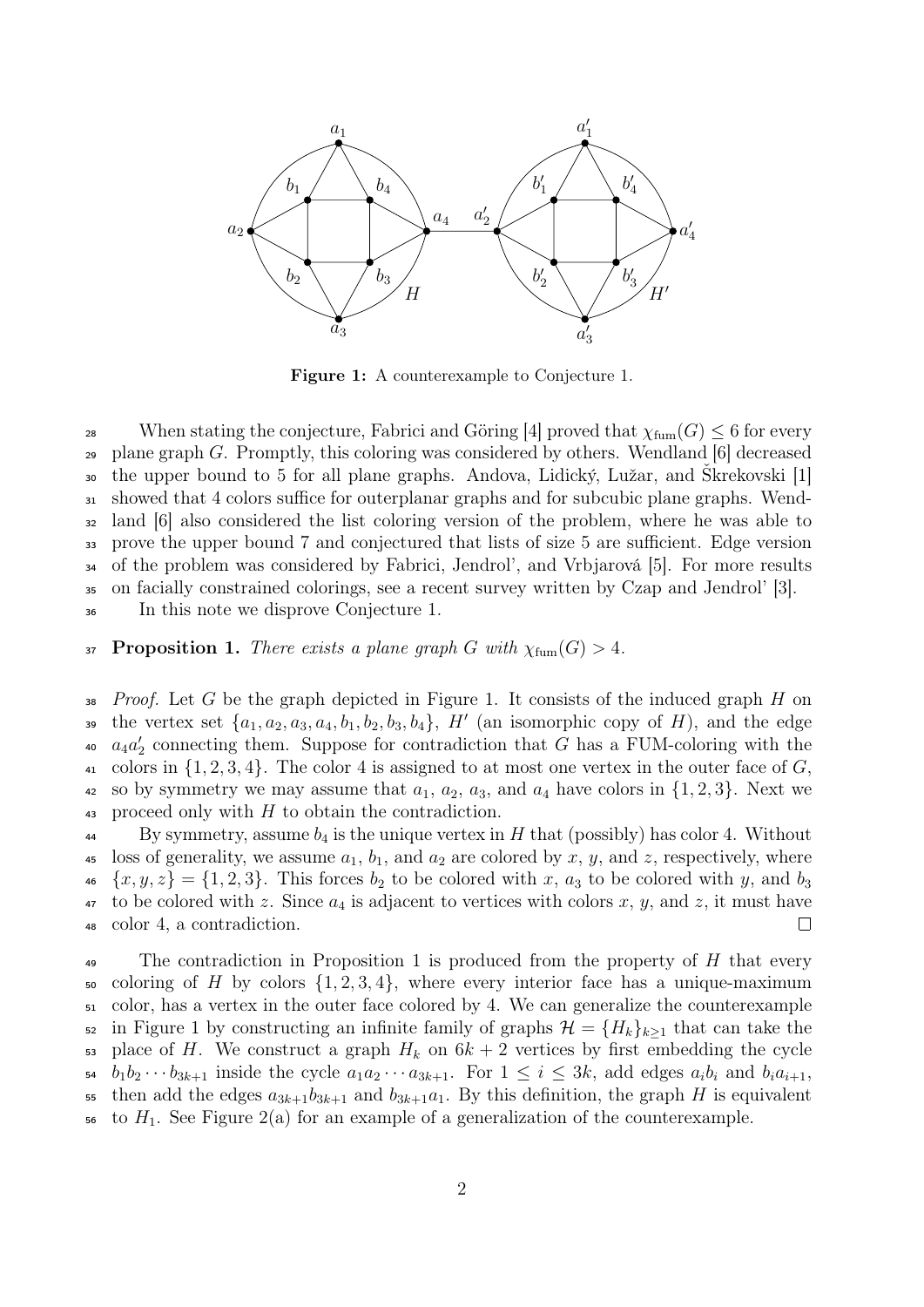

Figure 2: More counterexamples to Conjecture 1.

<sup>57</sup> It is possible to construct more diverse counterexamples by embedding copies of mem- $\frac{1}{58}$  bers of H inside the faces of any 4-chromatic graph G and adding an edge from each copy to some vertex on the face it belongs to. It suffices to embed the graphs from  $\mathcal{H}$  into a set 60 of faces K such that in every 4-coloring of  $G$ , there is at least one face in K incident with 61 a vertex of G colored by 4. An example of this with G being  $K_4$  is given in Figure 2(b). <sup>62</sup> We now introduce a variation of Conjecture 1 with maximum degree and connectivity <sup>63</sup> conditions added.

64 Conjecture 2. If G is a connected plane graph with maximum degree 4, then  $\chi_{\text{fum}}(G) \leq$ <sup>65</sup> 4.

<sup>66</sup> Notice that we constructed a counterexample of maximum degree five. Moreover,  $\epsilon$  removing the edge  $a_4 a_2'$  from the graph in Figure 1 gives a disconnected graph with 68 maximum degree 4 that does not have a FUM-coloring with colors in  $\{1, 2, 3, 4\}$ . Recall <sup>69</sup> that Andova et al. [1] showed that maximum degree 3 suffices.

 $\overline{\ }$  For a surface Σ, we define the facial unique-maximum chromatic number of Σ,

$$
^{71}
$$

$$
\chi_{\text{fum}}(\Sigma) = \max_{G \hookrightarrow \Sigma} \ \chi_{\text{fum}}(G),
$$

 as the maximum of  $\chi_{\text{fum}}(G)$  over all graphs G embedded into Σ. Our construction and <sup>73</sup> the result of Wendland [6] implies that  $\chi_{\text{fum}}(S_0) = 5$ , where  $S_0$  is the sphere. Our result motivates to study this invariant for graphs on other surfaces. It would be interesting to have a similar characterization to Heawood number for other surfaces of higher genus.

76 Problem 1. Determine  $\chi_{\text{fum}}(\Sigma)$  for surfaces  $\Sigma$  of higher genus.

 Acknowledgment. The project has been supported by the bilateral cooperation be- tween USA and Slovenia, project no. BI–US/17–18–013. R. Škrekovski was partially supported by the Slovenian Research Agency Program P1–0383. B. Lidický was partially supported by NSF grant DMS-1600390.

## 81 References

<sup>82</sup> [1] V. Andova, B. Lidický, B. Lužar, and R. Škrekovski. On facial unique-maximum <sup>83</sup> (edge-)coloring, 2017. submitted.